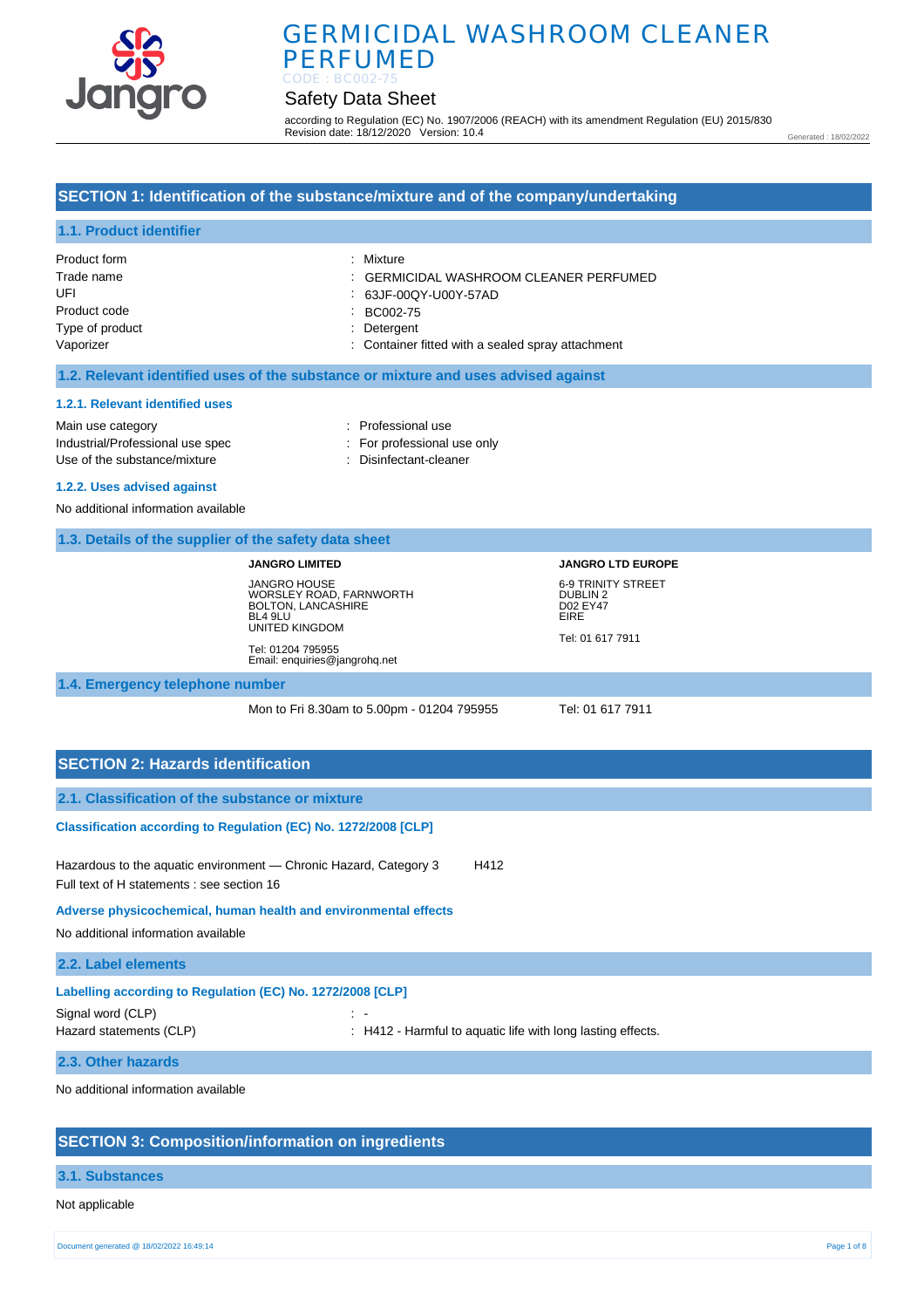# Safety Data Sheet

according to Regulation (EC) No. 1907/2006 (REACH) with its amendment Regulation (EU) 2015/830

| 3.2. Mixtures                                                             |                                                                           |               |                                                                                                                                       |
|---------------------------------------------------------------------------|---------------------------------------------------------------------------|---------------|---------------------------------------------------------------------------------------------------------------------------------------|
| <b>Name</b>                                                               | <b>Product identifier</b>                                                 | $\frac{9}{6}$ | <b>Classification according to</b><br><b>Regulation (EC) No.</b><br>1272/2008 [CLP]                                                   |
| Quaternary ammonium compounds, benzyl-C12-16-<br>alkyldimethyl, chlorides | (CAS-No.) 68424-85-1<br>(EC-No.) 270-325-2<br>(REACH-no) 01-2119965180-41 | $0.1 - 1$     | Acute Tox. 4 (Oral), H302<br>Skin Corr. 1B, H314<br>Eye Dam. 1, H318<br>Aquatic Acute 1, H400 (M=10)<br>Aquatic Chronic 1, H410 (M=1) |

Full text of H-statements: see section 16

| <b>SECTION 4: First aid measures</b>                                                                                 |                                                                                                                                                                                                                                                                                                             |
|----------------------------------------------------------------------------------------------------------------------|-------------------------------------------------------------------------------------------------------------------------------------------------------------------------------------------------------------------------------------------------------------------------------------------------------------|
| 4.1. Description of first aid measures                                                                               |                                                                                                                                                                                                                                                                                                             |
| First-aid measures after inhalation<br>First-aid measures after skin contact<br>First-aid measures after eye contact | : Remove person to fresh air and keep comfortable for breathing.<br>: Wash skin with plenty of water.<br>: IF IN EYES: Rinse cautiously with water for several minutes. Remove contact lenses, if<br>present and easy to do. Continue rinsing. If eye irritation persists: Get medical<br>advice/attention. |
| First-aid measures after ingestion                                                                                   | : Give nothing or a little water to drink. Get medical advice/attention if you feel unwell.                                                                                                                                                                                                                 |
| 4.2. Most important symptoms and effects, both acute and delayed                                                     |                                                                                                                                                                                                                                                                                                             |
| Symptoms/effects after skin contact<br>Symptoms/effects after eye contact                                            | : Repeated or prolonged skin contact may cause irritation.<br>: May cause slight irritation.                                                                                                                                                                                                                |
|                                                                                                                      | 4.3. Indication of any immediate medical attention and special treatment needed                                                                                                                                                                                                                             |

Treat symptomatically.

| <b>SECTION 5: Firefighting measures</b>                    |                                     |
|------------------------------------------------------------|-------------------------------------|
| 5.1. Extinguishing media                                   |                                     |
| Suitable extinguishing media                               | : Carbon dioxide. Dry powder. Foam. |
| 5.2. Special hazards arising from the substance or mixture |                                     |
| No additional information available                        |                                     |
| 5.3. Advice for firefighters                               |                                     |
| No additional information available                        |                                     |
|                                                            |                                     |
| <b>SECTION 6: Accidental release measures</b>              |                                     |

|                                                           | 6.1. Personal precautions, protective equipment and emergency procedures |             |
|-----------------------------------------------------------|--------------------------------------------------------------------------|-------------|
| 6.1.1. For non-emergency personnel                        |                                                                          |             |
| Emergency procedures                                      | : Evacuate unnecessary personnel.                                        |             |
| 6.1.2. For emergency responders                           |                                                                          |             |
| Protective equipment                                      | : Use personal protective equipment as required.                         |             |
| <b>6.2. Environmental precautions</b>                     |                                                                          |             |
| Avoid release to the environment.                         |                                                                          |             |
| 6.3. Methods and material for containment and cleaning up |                                                                          |             |
| For containment                                           | Collect spillage.                                                        |             |
| Document generated @ 18/02/2022 16:49:14                  |                                                                          | Page 2 of 8 |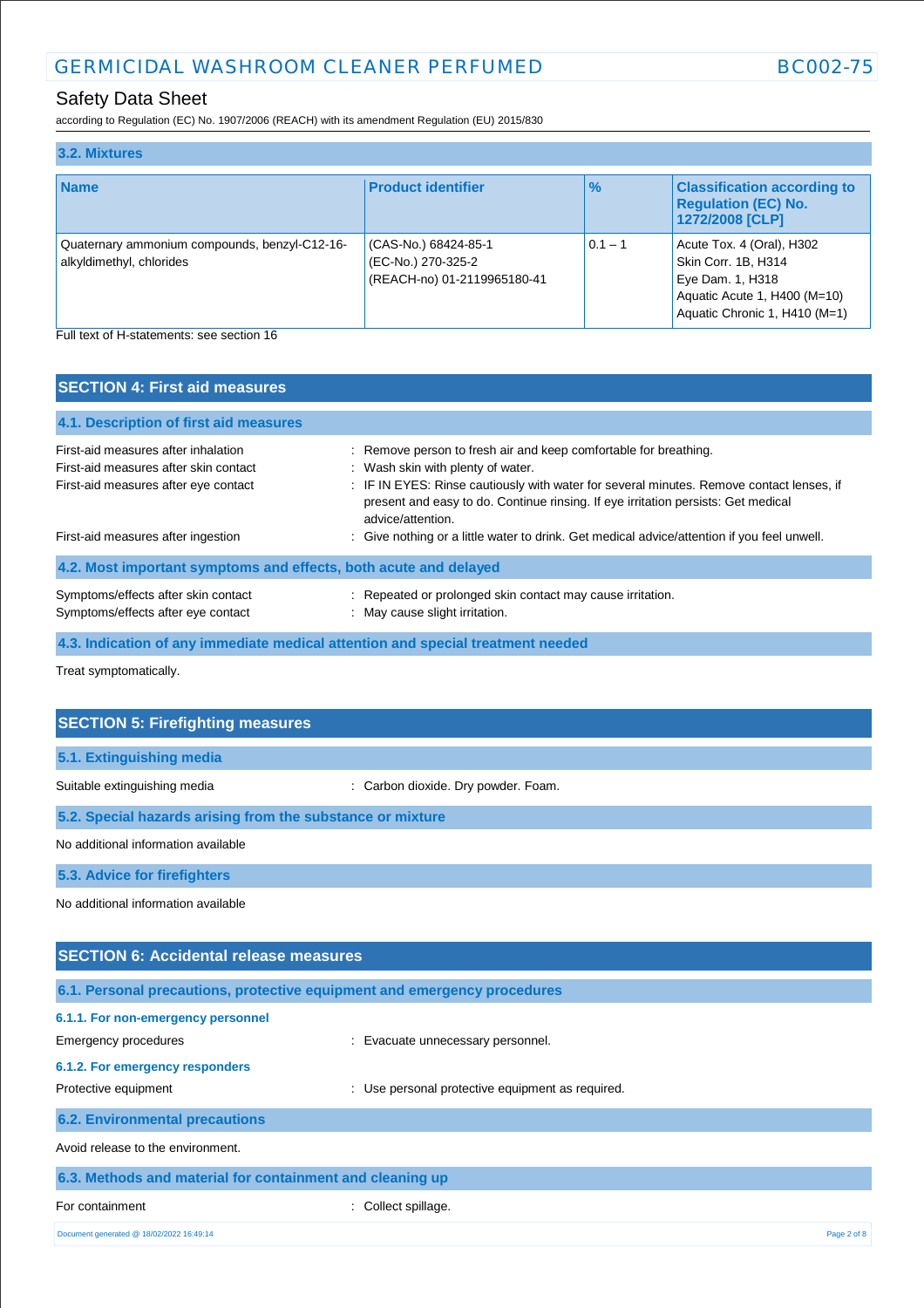# Safety Data Sheet

according to Regulation (EC) No. 1907/2006 (REACH) with its amendment Regulation (EU) 2015/830

Methods for cleaning up **interpret in the spills** with inert solids, such as clay or diatomaceous earth as soon as possible.

#### **6.4. Reference to other sections**

For further information refer to section 8: "Exposure controls/personal protection". For further information refer to section 13.

| <b>SECTION 7: Handling and storage</b>                                                                 |                                                                                                                                                                                                   |
|--------------------------------------------------------------------------------------------------------|---------------------------------------------------------------------------------------------------------------------------------------------------------------------------------------------------|
| 7.1. Precautions for safe handling                                                                     |                                                                                                                                                                                                   |
| Precautions for safe handling<br>Hygiene measures                                                      | : Avoid contact with eyes.<br>: Do not eat, drink or smoke when using this product.                                                                                                               |
| 7.2. Conditions for safe storage, including any incompatibilities                                      |                                                                                                                                                                                                   |
| <b>Technical measures</b><br>Storage conditions<br>Incompatible products<br>Special rules on packaging | Does not require any specific or particular technical measures.<br>: Keep container closed when not in use.<br>: Oxidizing agent. Strong acids. Strong bases.<br>Keep only in original container. |
| 7.3. Specific end use(s)                                                                               |                                                                                                                                                                                                   |

No additional information available

### **SECTION 8: Exposure controls/personal protection**

#### **8.1. Control parameters**

**8.1.1 National occupational exposure and biological limit values** 

No additional information available

**8.1.2. Recommended monitoring procedures** 

No additional information available

#### **8.1.3. Air contaminants formed**

No additional information available

#### **8.1.4. DNEL and PNEC**

No additional information available

**8.1.5. Control banding** 

No additional information available

**8.2. Exposure controls**

#### **8.2.1. Appropriate engineering controls**

No additional information available

**8.2.2. Personal protection equipment** 

#### **8.2.2.1. Eye and face protection**

| <b>Eye protection:</b>                    |  |
|-------------------------------------------|--|
| Not required for normal conditions of use |  |

#### **8.2.2.2. Skin protection**

#### **Skin and body protection:**

Not required for normal conditions of use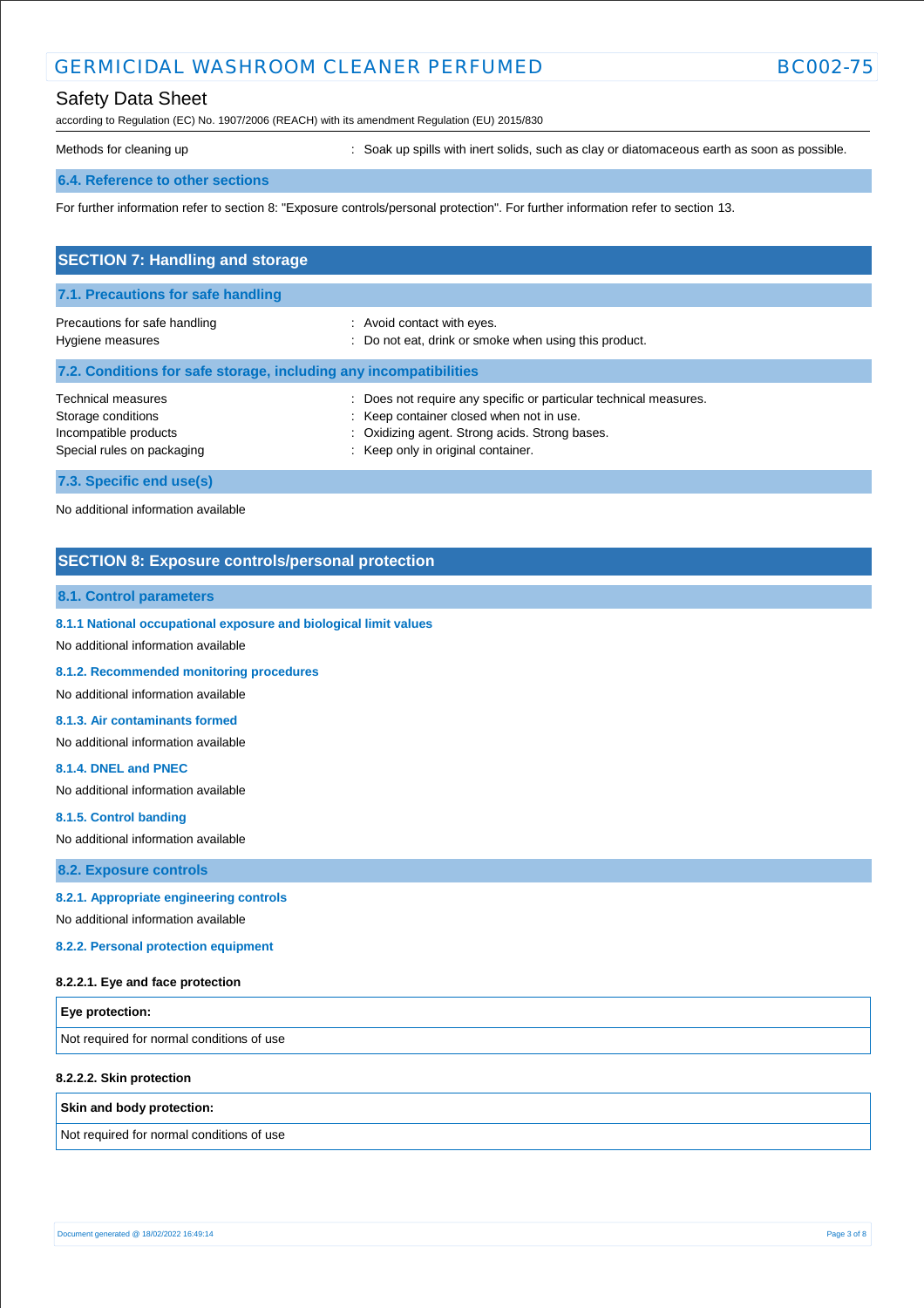# Safety Data Sheet

according to Regulation (EC) No. 1907/2006 (REACH) with its amendment Regulation (EU) 2015/830

| <b>Hand protection:</b> |
|-------------------------|
|                         |

In case of repeated or prolonged contact wear gloves. Chemical resistant gloves (according to European standard EN 374 or equivalent)

| Other skin protection<br>Materials for protective clothing: |  |
|-------------------------------------------------------------|--|
| Not required for normal conditions of use                   |  |
| 8.2.2.3. Respiratory protection                             |  |

#### **Respiratory protection:**

Not required for normal conditions of use

#### **8.2.2.4. Thermal hazards**

No additional information available

#### **8.2.3. Environmental exposure controls**

No additional information available

### **SECTION 9: Physical and chemical properties**

## **9.1. Information on basic physical and chemical properties**

| Physical state                                  | Liquid            |
|-------------------------------------------------|-------------------|
| Appearance                                      | Liquid.           |
| Colour                                          | Purple.           |
| Odour                                           | Floral.           |
| Odour threshold                                 | No data available |
| рH                                              | 10                |
| Relative evaporation rate (butylacetate=1)      | No data available |
| Melting point                                   | No data available |
| Freezing point                                  | No data available |
| Boiling point                                   | $\geq 100$ °C     |
| Flash point                                     | No data available |
| Auto-ignition temperature                       | No data available |
| Decomposition temperature                       | No data available |
| Flammability (solid, gas)                       | No data available |
| Vapour pressure                                 | No data available |
| Relative vapour density at 20 °C                | No data available |
| Relative density                                | 1                 |
| Solubility                                      | Soluble in water. |
| Partition coefficient n-octanol/water (Log Pow) | No data available |
| Viscosity, kinematic                            | No data available |
| Viscosity, dynamic                              | No data available |
| <b>Explosive properties</b>                     | No data available |
| Oxidising properties                            | No data available |
| <b>Explosive limits</b>                         | No data available |

#### **9.2. Other information**

No additional information available

## **SECTION 10: Stability and reactivity**

### **10.1. Reactivity**

The product is non-reactive under normal conditions of use, storage and transport.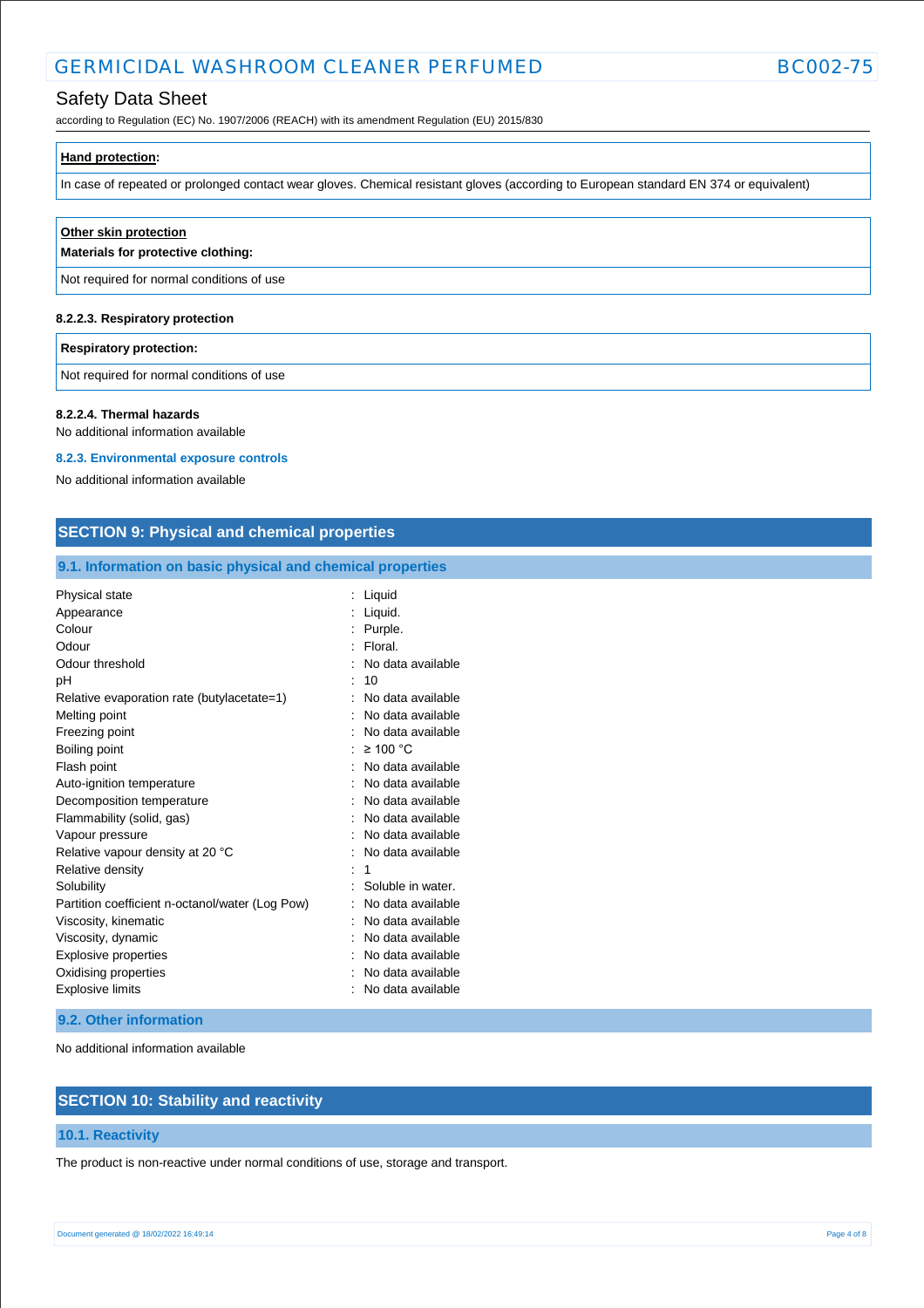# Safety Data Sheet

according to Regulation (EC) No. 1907/2006 (REACH) with its amendment Regulation (EU) 2015/830

| <b>10.2. Chemical stability</b>                                         |
|-------------------------------------------------------------------------|
| Stable under normal conditions.                                         |
| 10.3. Possibility of hazardous reactions                                |
| No dangerous reactions known under normal conditions of use.            |
| 10.4. Conditions to avoid                                               |
| None under recommended storage and handling conditions (see section 7). |
| 10.5. Incompatible materials                                            |
| No additional information available                                     |

**10.6. Hazardous decomposition products**

No additional information available

| <b>SECTION 11: Toxicological information</b>           |                                                 |  |  |
|--------------------------------------------------------|-------------------------------------------------|--|--|
| 11.1 Information on toxicological effects              |                                                 |  |  |
| Acute toxicity (oral)                                  | : Not classified                                |  |  |
| Acute toxicity (dermal)<br>Acute toxicity (inhalation) | Not classified<br>Not classified                |  |  |
|                                                        |                                                 |  |  |
| Skin corrosion/irritation                              | : Not classified                                |  |  |
|                                                        | pH: 10                                          |  |  |
| Serious eye damage/irritation                          | : Not classified                                |  |  |
|                                                        | pH: 10                                          |  |  |
| Respiratory or skin sensitisation                      | Not classified                                  |  |  |
| Germ cell mutagenicity                                 | Not classified                                  |  |  |
| Carcinogenicity                                        | Not classified                                  |  |  |
| Reproductive toxicity                                  | Not classified<br>ж.                            |  |  |
| STOT-single exposure                                   | : Not classified                                |  |  |
| STOT-repeated exposure                                 | : Not classified                                |  |  |
| Aspiration hazard                                      | Not classified                                  |  |  |
| <b>SELGIENE ULTRA (RTU)</b>                            |                                                 |  |  |
| Vaporizer                                              | Container fitted with a sealed spray attachment |  |  |

| <b>SECTION 12: Ecological information</b>                                                                                   |                                                                          |
|-----------------------------------------------------------------------------------------------------------------------------|--------------------------------------------------------------------------|
| 12.1. Toxicity                                                                                                              |                                                                          |
| Hazardous to the aquatic environment, short-term<br>(acute)<br>Hazardous to the aquatic environment, long-term<br>(chronic) | : Not classified<br>: Harmful to aquatic life with long lasting effects. |
| 12.2. Persistence and degradability                                                                                         |                                                                          |
| No additional information available                                                                                         |                                                                          |
| 12.3. Bioaccumulative potential                                                                                             |                                                                          |
| No additional information available                                                                                         |                                                                          |
| Document generated @ 18/02/2022 16:49:14                                                                                    | Page 5 of 8                                                              |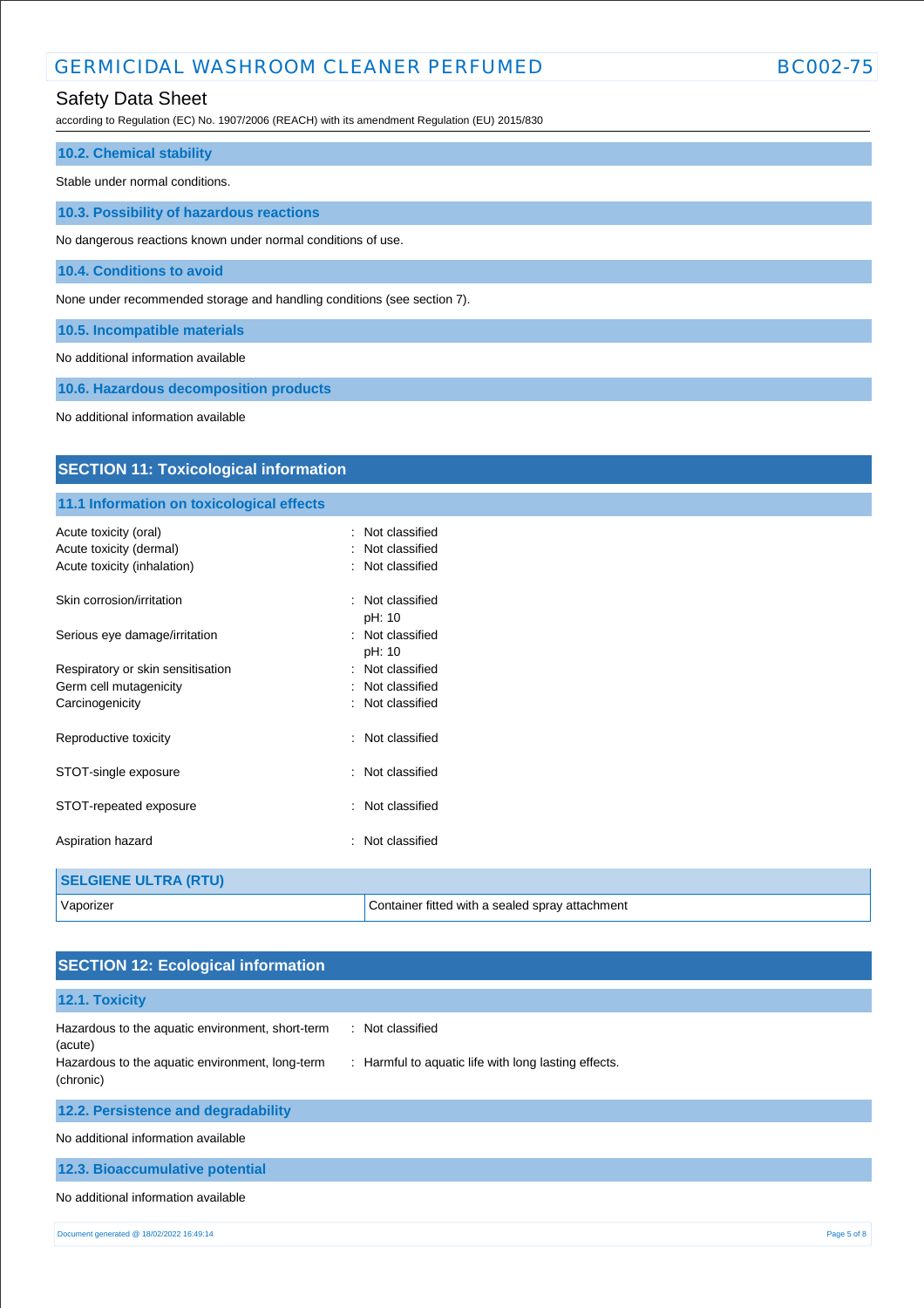# Safety Data Sheet

according to Regulation (EC) No. 1907/2006 (REACH) with its amendment Regulation (EU) 2015/830

| 12.4. Mobility in soil                   |
|------------------------------------------|
| No additional information available      |
| 12.5. Results of PBT and vPvB assessment |
| No additional information available      |
| 12.6. Other adverse effects              |
| No additional information available      |

**13.1. Waste treatment methods**

**SECTION 13: Disposal considerations**

No additional information available

# **SECTION 14: Transport information**

In accordance with ADR / IMDG / IATA

| 14.1 UN number                                                                                                                                         |                                                          |
|--------------------------------------------------------------------------------------------------------------------------------------------------------|----------------------------------------------------------|
| UN-No. (ADR)<br>UN-No. (IMDG)<br>UN-No. (IATA)                                                                                                         | : Not applicable<br>Not applicable<br>: Not applicable   |
| 14.2. UN proper shipping name                                                                                                                          |                                                          |
| Proper Shipping Name (ADR)<br>Proper Shipping Name (IMDG)<br>Proper Shipping Name (IATA)                                                               | : Not applicable<br>Not applicable<br>: Not applicable   |
| 14.3. Transport hazard class(es)                                                                                                                       |                                                          |
| <b>ADR</b><br>Transport hazard class(es) (ADR)<br><b>IMDG</b><br>Transport hazard class(es) (IMDG)<br><b>IATA</b><br>Transport hazard class(es) (IATA) | : Not applicable<br>: Not applicable<br>: Not applicable |
| 14.4. Packing group                                                                                                                                    |                                                          |
| Packing group (ADR)<br>Packing group (IMDG)<br>Packing group (IATA)                                                                                    | Not applicable<br>Not applicable<br>: Not applicable     |
| <b>14.5. Environmental hazards</b>                                                                                                                     |                                                          |
| Dangerous for the environment<br>Marine pollutant<br>Other information                                                                                 | : No<br>: No<br>: No supplementary information available |
| 14.6. Special precautions for user                                                                                                                     |                                                          |
| <b>Overland transport</b><br>No data available<br><b>Transport by sea</b><br>No data available                                                         |                                                          |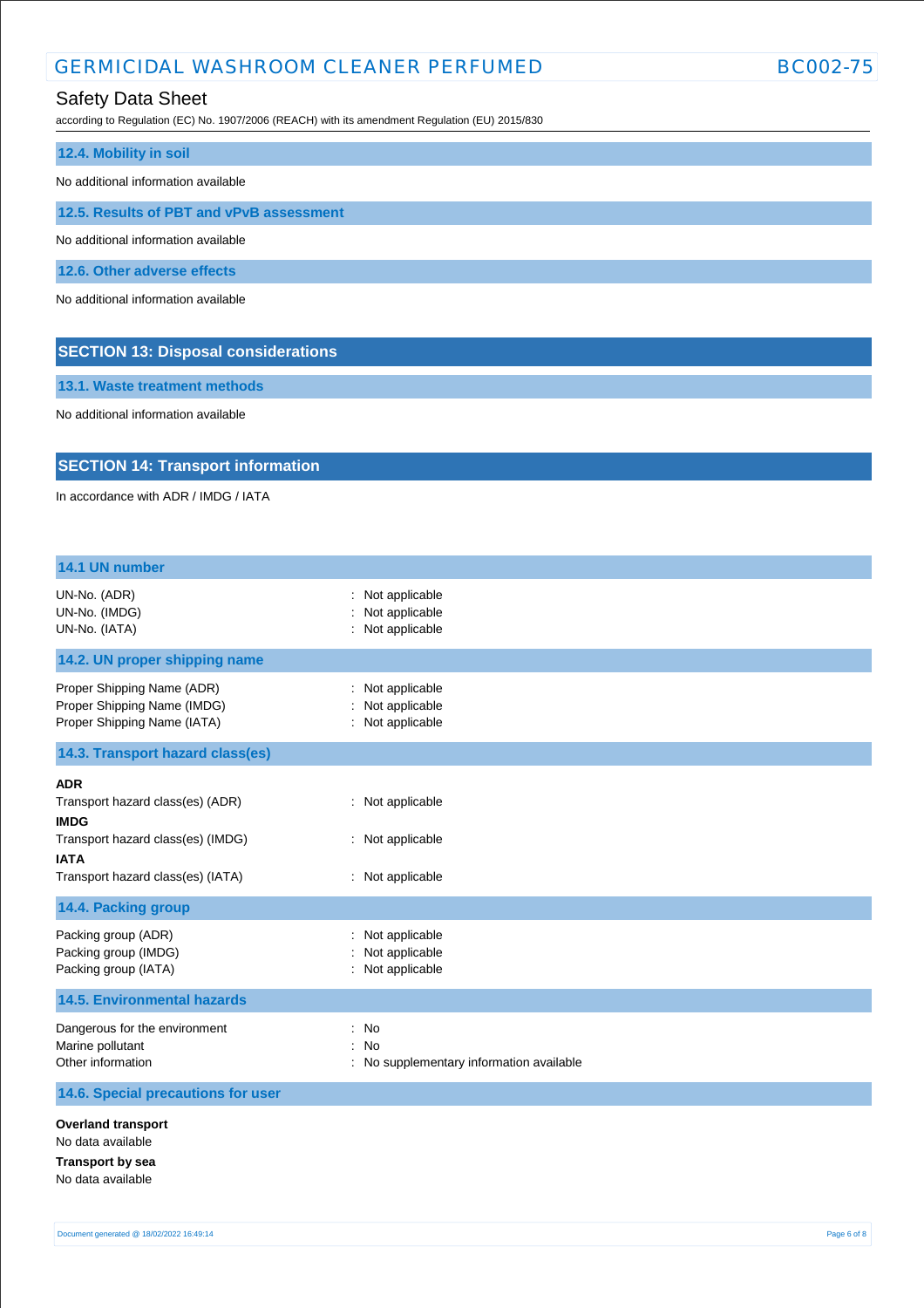## Safety Data Sheet

according to Regulation (EC) No. 1907/2006 (REACH) with its amendment Regulation (EU) 2015/830

#### **Air transport**

No data available

**14.7. Transport in bulk according to Annex II of Marpol and the IBC Code**

Not applicable

## **SECTION 15: Regulatory information**

**15.1. Safety, health and environmental regulations/legislation specific for the substance or mixture**

#### **15.1.1. EU-Regulations**

Contains no REACH substances with Annex XVII restrictions

Contains no substance on the REACH candidate list

Contains no REACH Annex XIV substances

Contains no substance subject to Regulation (EU) No 649/2012 of the European Parliament and of the Council of 4 July 2012 concerning the export and import of hazardous chemicals.

Contains no substance subject to Regulation (EU) No 2019/1021 of the European Parliament and of the Council of 20 June 2019 on persistent organic pollutants

| Detergent Regulation (648/2004/EC): Labelling of contents: |               |  |
|------------------------------------------------------------|---------------|--|
| <b>Component</b>                                           | $\frac{9}{6}$ |  |
| cationic surfactants, non-ionic surfactants                | $< 5\%$       |  |
| perfumes                                                   |               |  |

#### **15.1.2. National regulations**

#### **United Kingdom**

British National Regulations : Commission Regulation (EU) 2015/830 of 28 May 2015 amending Regulation (EC) No 1907/2006 of the European Parliament and of the Council on the Registration, Evaluation, Authorisation and Restriction of Chemicals (REACH). Classification Labelling Packaging Regulation; Regulation (EC) No 1272/2008. Detergent Regulation (648/2004/EC).

#### **15.2. Chemical safety assessment**

No additional information available

## **SECTION 16: Other information**

| Full text of H- and EUH-statements: |                                                                   |  |  |  |
|-------------------------------------|-------------------------------------------------------------------|--|--|--|
| Acute Tox. 4 (Oral)                 | Acute toxicity (oral), Category 4                                 |  |  |  |
| Aquatic Acute 1                     | Hazardous to the aquatic environment - Acute Hazard, Category 1   |  |  |  |
| Aquatic Chronic 1                   | Hazardous to the aquatic environment - Chronic Hazard, Category 1 |  |  |  |
| Eye Dam. 1                          | Serious eye damage/eye irritation, Category 1                     |  |  |  |
| Skin Corr. 1B                       | Skin corrosion/irritation, Category 1, Sub-Category 1B            |  |  |  |
| H302                                | Harmful if swallowed.                                             |  |  |  |
| H314                                | Causes severe skin burns and eye damage.                          |  |  |  |
| H318                                | Causes serious eye damage.                                        |  |  |  |
| H400                                | Very toxic to aquatic life.                                       |  |  |  |
| H410                                | Very toxic to aquatic life with long lasting effects.             |  |  |  |
| H412                                | Harmful to aquatic life with long lasting effects.                |  |  |  |